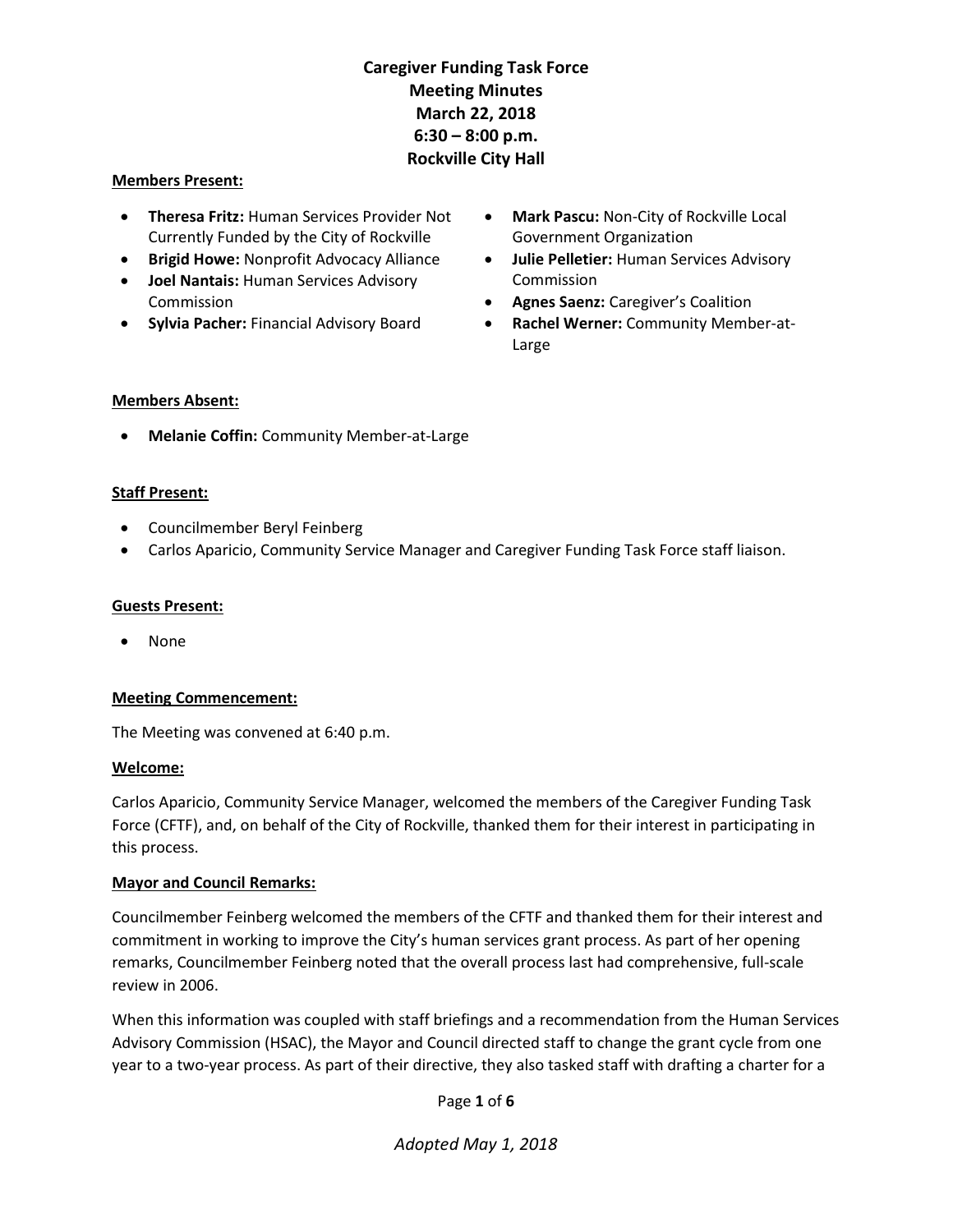task force that would bring together qualified individuals from the community to review the grant process and provide recommendations to the Mayor and Council. When the charter was ultimately adopted, the Mayor and Council decided to provide the CFTF with 12 months to complete the process.

Councilmember Feinberg stated that the hope from the Mayor and Council is that those recommendations would be provided to the body by way of a presentation and a formal report. These deliverables would allow the Mayor and Council the opportunity to analyze the CFTF's findings, evaluate the recommendations, and, based on the elected body's process, direct staff on how to modify and improve the process. Councilmember Feinberg closed by thanking the members for their time, and encouraged everyone to use their best thinking to help improve this very important process.

## Introductions:

Carlos thanked Councilmember Feinberg for her remarks and initiated the introductions for the members of the CFTF.

Agnes Saenz, Caregiver's Coalition representative, stated that she is the chair of the Rockville Caregiver's Coalition and has worked on several coalitions over the course of her career. As the Executive Director of Community Ministries of Rockville, she has provided testimony at various levels of government on behalf of nonprofits. She also served on the City of Rockville HSAC for over 20 years, and, coupled with her agency's experience in receiving funding through City grants, is very familiar with the materials included in the CFTF binder she received. Agnes stated that the City is doing well, but there is an opportunity to increase the amount of funding provided as well as the number of nonprofits that receive funding.

Julie Pelletier, Human Services Advisory Commission representative, stated that she was nominated and selected by the commission to represent the body on the CFTF. In part due to her career in working with children and families, she is very interested in opportunities to advocate to improve the lives of children in our community. She also stated that she has served on the review panel for the City's human services grants, and welcomed this as an opportunity to dig deeper into the process. Julie also mentioned that as part of her role on the HSAC she has been able to attend several site visits to see the programs' operations first hand.

Mark Pascu, Non-City of Rockville Local Government Organization representative, began by speaking of his experience in the federal government and in public policy. Mark spoke about having a general interest in the opportunity to help improve people's lives at the local level and in learning more about this process. He stated that he was struck by several discussion points about these grants, including the criteria used for eligibility, the scoring system used to assess the applications, and the performance measures used by the programs. He is particularly interested in the outcomes achieved by the programs and their clients.

Page 2 of 6 Rachel Werner, Community Member-at-Large, stated that she is an independent consultant and grant writer who is familiar with many of the programs that receive funding from the City of Rockville. She stated that she has written several grants over the course of her career, and has also served as a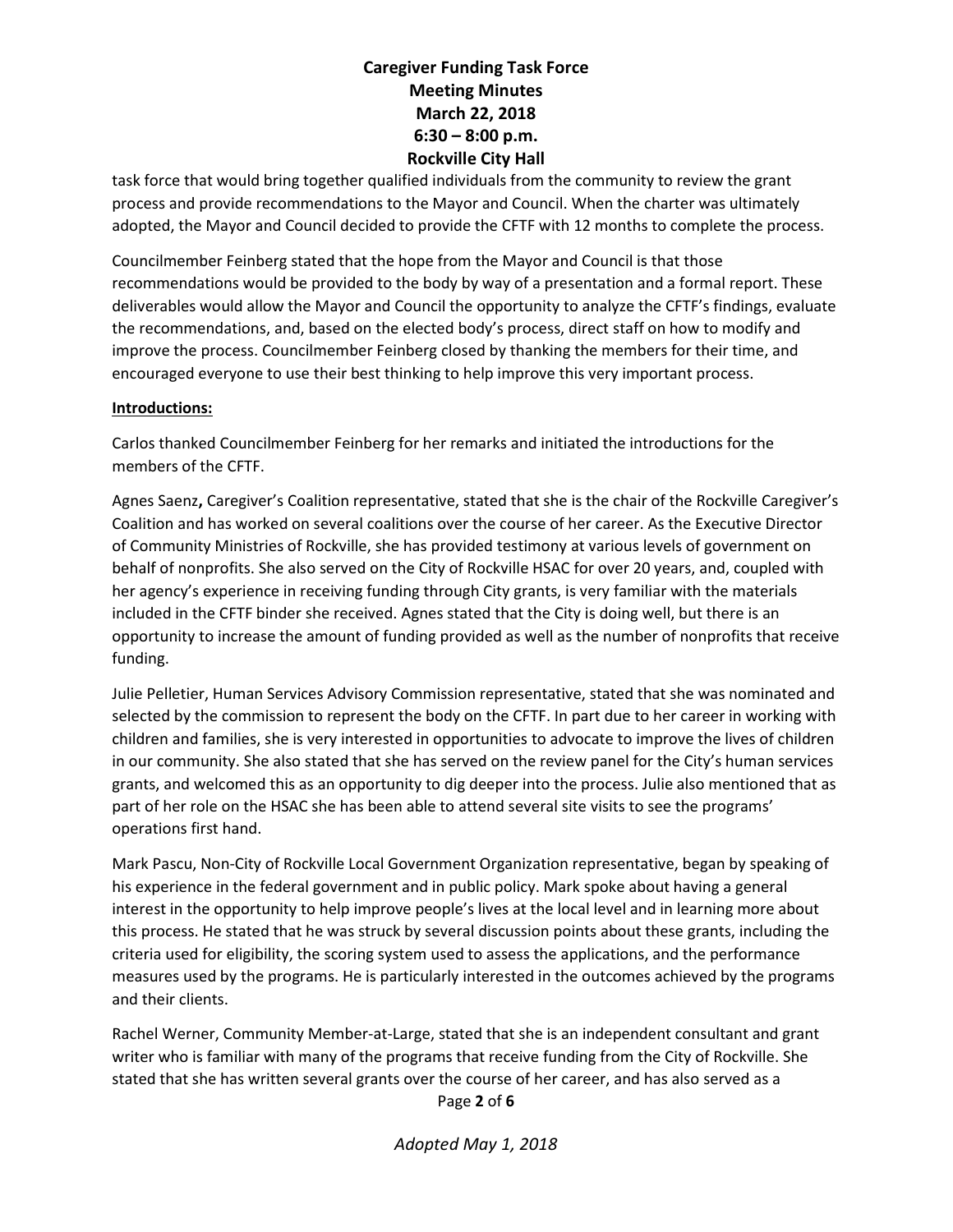reviewer at the County and Federal levels. Her interest in the CFTF lies in reviewing process, with a focus on impact and how success is measured. Based on her experience, she stated that she can provide perspectives from both sides: the applicant and reviewer.

Brigid Howe, Nonprofit Advocacy Alliance representative, stated that she works for Nonprofit Montgomery, an advocacy group that is made up of 147 member agencies. The agency works to strengthen the nonprofit sector serving Montgomery County, through development, organizational capacity building, advocacy, and networking and support. She has served as a reviewer for grants at the federal level, and feels that she has viewpoints from the perspective of both the funder and applicant. Brigid spoke about her interest in the overall process, and feels that equity should be a focus of the CFTF's work.

Theresa (Terri) Fritz, Human Services Provider Not Currently Funded by the City of Rockville representative, stated that she works for Montgomery Hospice, an organization that has applied for funding from Rockville in the past. She has experience working as a researcher and grant writer, and has also written grants for the Montgomery County Community grants process. Terri noted that it is her understanding the Montgomery County grant process is undergoing a review that appears to be parallel to the CFTF's charge from the Mayor and Council. In reviewing the materials in the binder and online, she had a favorable opinion of the items. Terri indicated that like other members, she is processoriented and is interested in equity in funding.

Joel Nantais, Human Services Advisory Commission representative, began by discussing that he is one of the newest members of the commission, serving for less than twelve months. As a resident of the City of Rockville, he welcomes the opportunity to work on the task force and improve process. Joel works for the State Department and has over 15 years of experience working in government and public policy. He is interested in evidence-informed processes, and is interested in the criteria used for the grants, how the outputs and outcomes are determined, and overall process.

Sylvia Pacher, Financial Advisory Board representative, stated that she has worked many years in budgets and contract management, including review, evaluation, and auditing. She has worked on grant processes at the state and federal level. Sylvia also stated has also worked on matters related to children and health care. Her interest in the City's grants is partially from the financial standpoint, but she also wants to look at all aspects of the grants, including entry point qualification, performance measures, including quantitative and qualitative points, and financial reporting.

## Purpose of the CFTF:

Carlos reviewed the charter with the members, including the CFTF's seven core objectives. Councilmember Feinberg suggested that the review should also include reviewing the eligibility criteria, confidentiality, and the reporting requirements. Joel asked about the purpose of the grants, the needs that they fulfill, and about the will of the Mayor and Council. Councilmember Feinberg stated that the Mayor and Council first see the recommendations provided by the City Manager as part of his or her budget recommendations. To her knowledge, the Mayor and Council have not provided funding

Page 3 of 6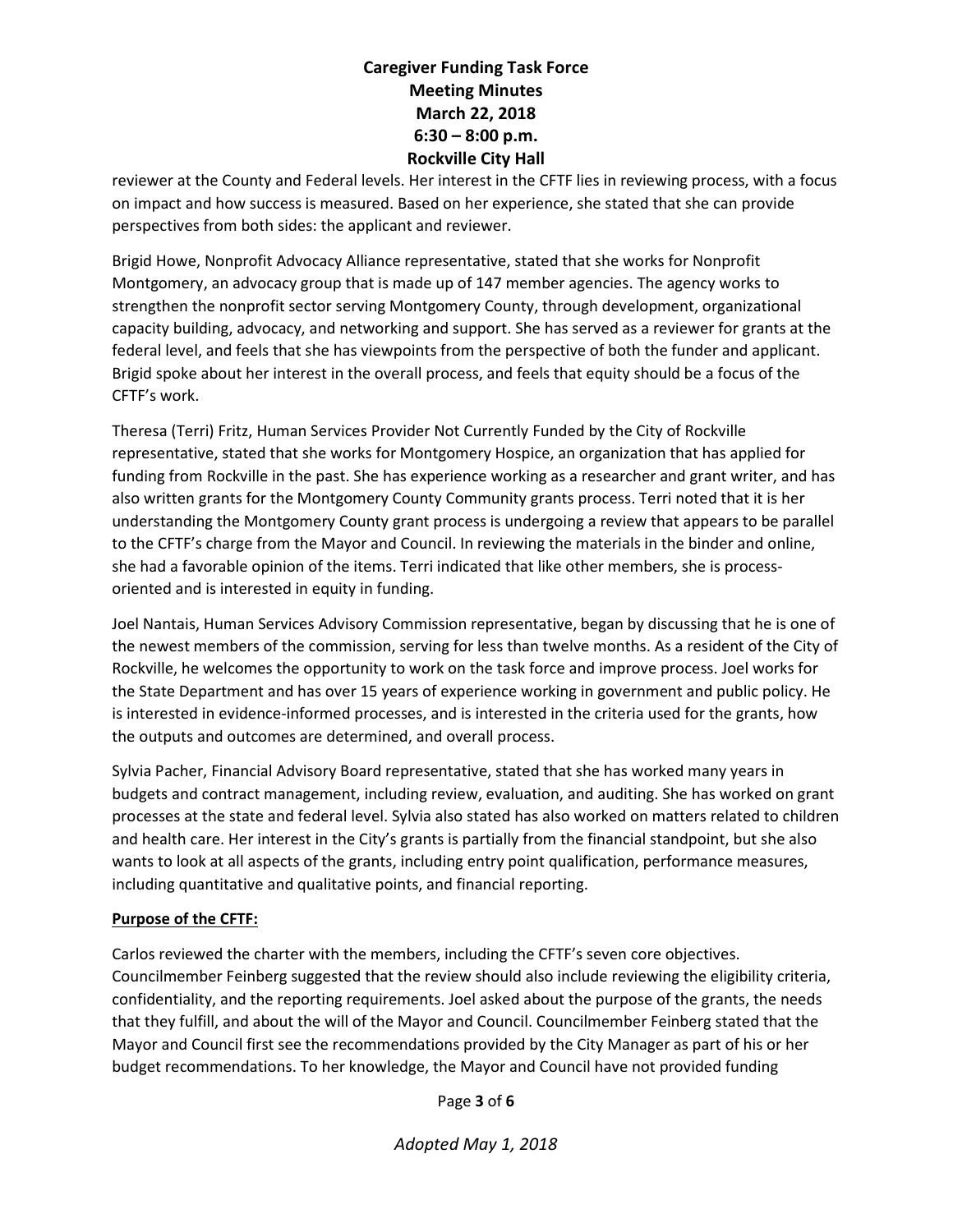priorities for specific service areas. Joel asked if there was a reason why Mayor and Council priorities wouldn't be a part of the budget process in the future. Councilmember Feinberg noted that she did not see a reason.

Sylvia asked if the Mayor and Council were provided with data, needs assessments, demographics, or similar information. Councilmember Feinberg stated that they were not presented with this information prior to the budget process for this specific purpose, and the Mayor and Council were only presented with the funding recommendations. Members then asked about sole source contracts, procurement processes, and the funding history for some of the programs. When the topic of County grants and procurement process was discussed, Agnes stated that it is important to look at other processes, but it is also important to consider the difference between the City and the County. This includes noting the percentage of the program's budget that is supported by each government entity: in other words, whether the grantor provides funding to supplement the program, or whether it provides most of a program's budget.

## Considerations and Process:

After review of the charter, the members of the CFTF noted a short timeline for this work to be completed in time for the FY 2020 budget. As a result, members stated the following:

- Sylvia indicated that some of the work can be done in small groups, to be brought back to the larger group.
- Joel noted that the timeline requiring a report for the FY 2020 budget process would likely require prioritizing certain deliverables. But, even with prioritization, the process would be squeezed into a very tight timeline.
- Agnes noted the language in the charter of a 12-month period following the first meeting. Based on the scope of work associated with this process, she believes that the time available is short and would rush the process. She asked if perhaps it would be preferable to extend the current grant cycle to allow the CFTF to complete its process.
- Rachel agreed with other members regarding their concerns around the timeline. She further stated that the shorted timeline may interfere with the integrity of the process. As it stands, having a report ready for the FY 2020 budget would likely require a change in the scope of the charter, including reduced deliverables.
- Brigid introduced the following motion and was seconded by Mark. By a unanimous vote of the members present, the CFTF approved the following recommendation:

"The Caregiver Funding Task Force recommend to the Mayor and Council to consider extending the current Caregiver grant period from two to three years, in order to allow the group sufficient time to complete the tasks outlined in the charter. Further, the members believe that the additional year would provide them the time to do a comprehensive review as tasked in the charter, and provide the Mayor and Council with well thought-out recommendations for the future of this funding."

## Task Force Roles:

Page 4 of 6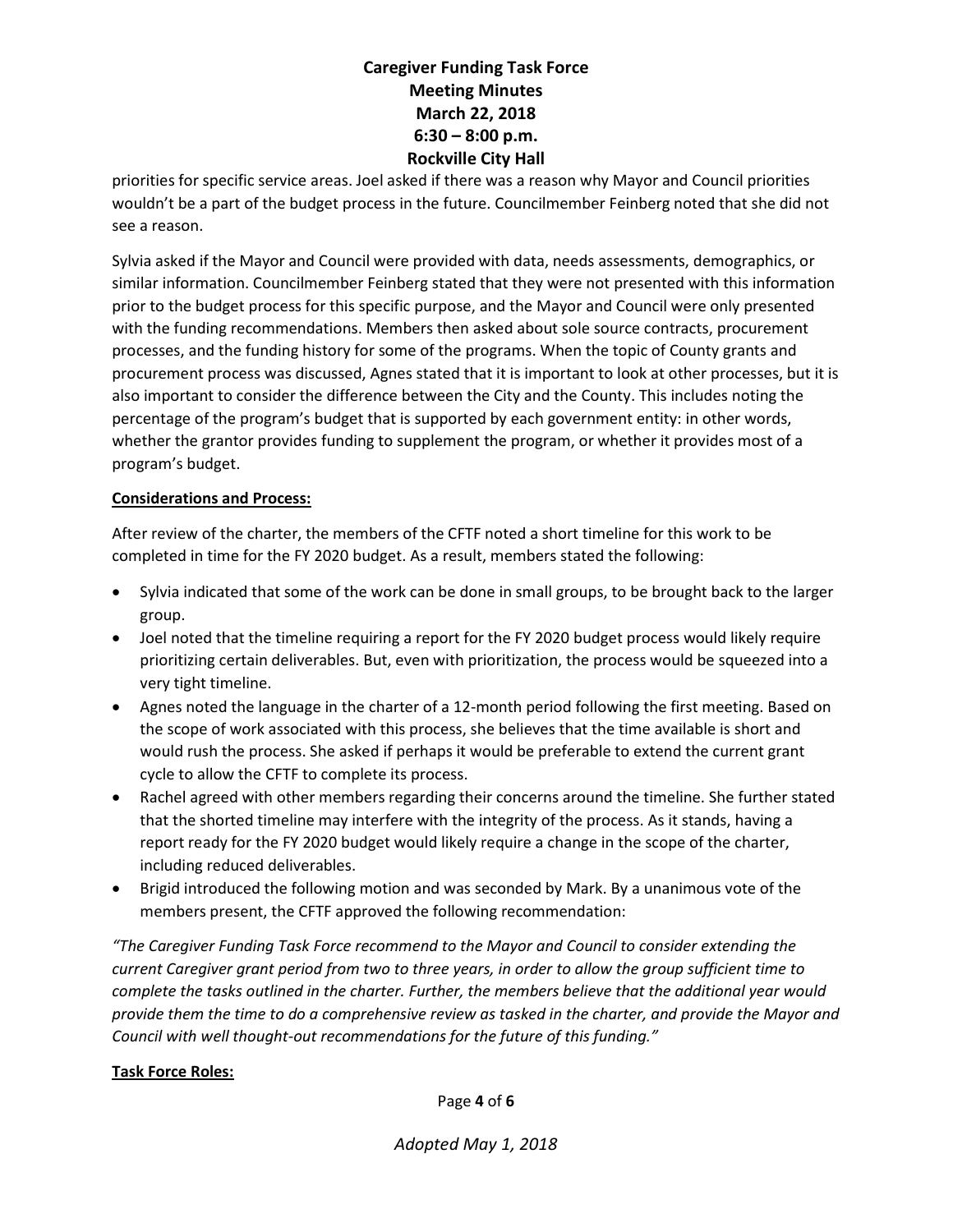Carlos introduced the next item in the agenda by discussing the roles that are outlined in the CFTF charter, including the Task Force Leader (chair), Recorder, and Staff Liaison. After some discussion, the group agreed with Brigid's assessment that a set Task Force Leader would be best for the group, with the addition of a vice-chair in the event that the chair is unavailable for a meeting. Mark added that a co-chair could also help to divide the work. Brigid added that it may be best if the individual who filled that role is not one of the individuals representing current or potential grantees. After some discussion, the group agreed to wait until the second meeting to select the chair while members considered their willingness to serve in the role.

When discussing the role of Recorder, Brigid commented that the minutes should be a summary of the actions of the group, and did not have to be overly detailed. Agnes suggested that the role could be rotated among the members. The group agreed, with Rachel volunteering to be the recorder for the second meeting and Brigid volunteering for the third. Carlos commented that he would work on setting up the format. Rachel asked if it would be possible to type the notes as the meeting progressed, perhaps using OneNote or SharePoint. Carlos stated that he will bring the laptop for notes to the following meeting, and would check on what technology avenues are available to help make the process more efficient.

## Meeting Structure:

The group agreed with the guidelines proposed in the agenda and the CFTF charter. When discussing the decision-making process, Carlos asked if the group would be interested in learning more about Robert's Rules of Order: a guide commonly used among a diverse range of groups and organizations for parliamentary procedures. Carlos will send out the "Robert's Rules Cheat Sheet" to the group for review.

## Communication:

The members briefly discussed strategies for communication and agreed to the following:

- Materials can be sent in electronic format; members will request paper materials as needed.
- The whole group should be cc'ed if the email communication includes policy discussions and/or administrative decisions. Individual conversations which do not influence process won't require the inclusion of the whole membership.
- If available, the members would like to utilize cloud based storage solutions such as Dropbox, OneDrive, or Google drives.

Carlos will work on setting up a shared cloud storage folder, if available.

## Meeting Schedule:

Based on the information provided to Carlos by the CFTF members, Carlos informed the members that there were limited days available for meetings. After some discussion, it was decided that the meetings would take place on the first Thursday of the month, for the next 12 months. However, due to

Page 5 of 6